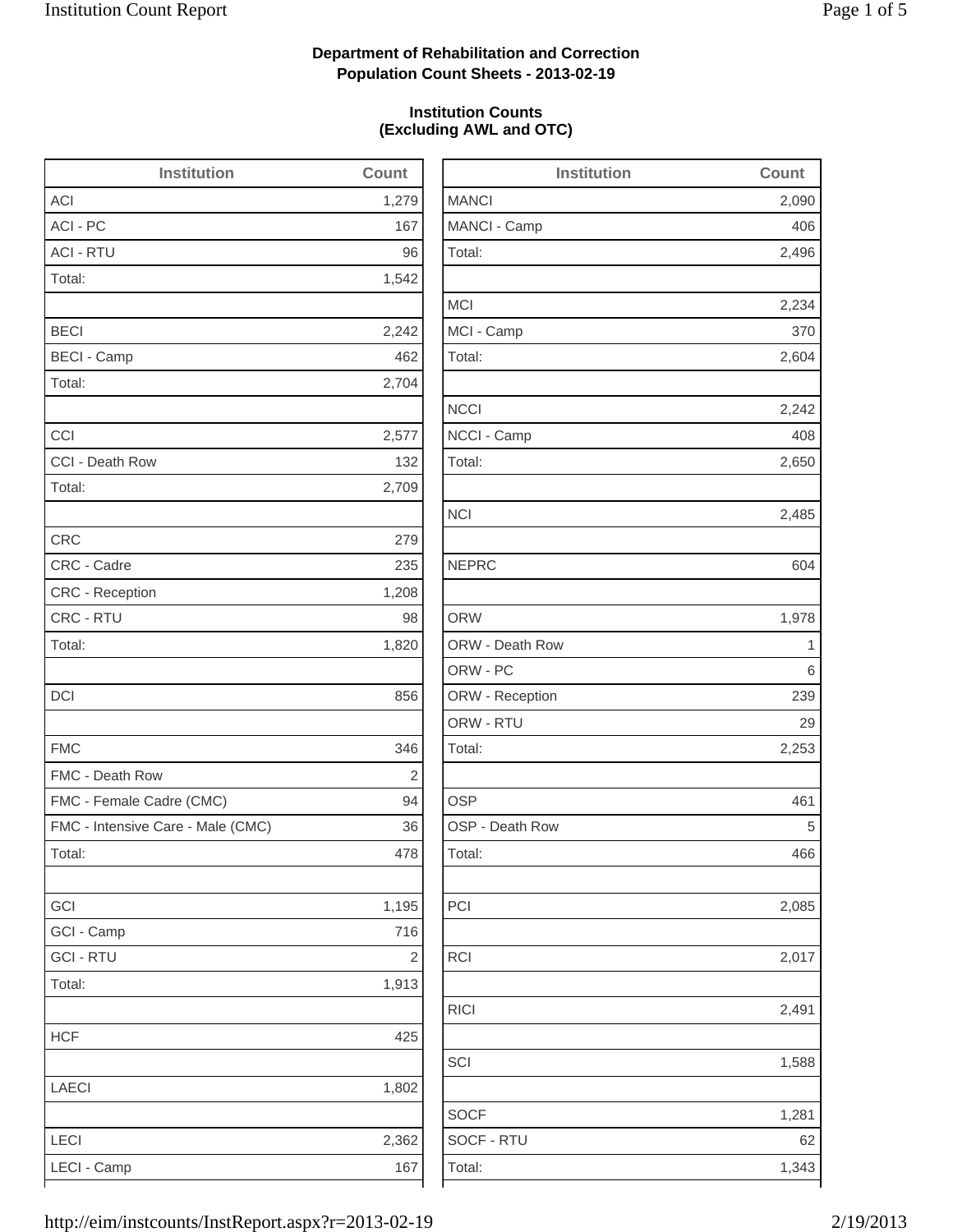## Institution Count Report Page 2 of 5

| Total:                   | 2,529 |
|--------------------------|-------|
|                          |       |
| <b>LOCI</b>              | 2,287 |
|                          |       |
| <b>LORCI</b>             | 192   |
| <b>LORCI - Cadre</b>     | 320   |
| <b>LORCI - Reception</b> | 1,046 |
| Total:                   | 1,558 |
|                          |       |
| <b>MACI</b>              | 1,003 |
| <b>MACI - Minimum</b>    | 1,295 |
| MACI - Youth             | 31    |
| Total:                   | 2,329 |

| <b>TCI</b>       |                          | 1,050  |
|------------------|--------------------------|--------|
|                  |                          |        |
| <b>TOCI</b>      |                          | 1,256  |
|                  |                          |        |
| <b>WCI</b>       |                          | 1,350  |
| <b>WCI - RTU</b> |                          | 48     |
| Total:           |                          | 1,398  |
|                  |                          |        |
|                  | <b>Total Population:</b> | 49,738 |

### **Male Population by Security Level (Include AWL and Exclude OTC)**

|                        | <b>Total Male</b> | 45,916      | 365        | 435      | 45,846       |
|------------------------|-------------------|-------------|------------|----------|--------------|
| <b>Total Death Row</b> |                   | 141         | 0          |          | 139          |
| <b>Total Levels 1</b>  |                   | 13,592      | 144        | 103      | 13,633       |
| Total Levels 2         |                   | 17,701      | 144        | 182      | 17,663       |
| Total Levels 3,4,5     |                   | 14.482      | 77         | 148      | 14.411       |
| <b>Security Level</b>  |                   | <b>Body</b> | <b>AWL</b> | $(-OTC)$ | <b>Total</b> |

### **Female Population by Institution (Include AWL and Exclude OTC)**

| <b>Institution</b>       | <b>Body</b> | <b>AWL</b>       | $(-OTC)$       | <b>Total</b> |
|--------------------------|-------------|------------------|----------------|--------------|
| CRC                      | 2           | 0                | 0              | 2            |
| DCI                      | 856         | 8                | 10             | 854          |
| <b>FMC</b>               | 7           | $\overline{2}$   | 1              | 8            |
| FMC - Female Cadre (CMC) | 94          | $\overline{2}$   | 1              | 95           |
| <b>LAECI</b>             | 1           | $\mathbf 0$      | $\overline{0}$ |              |
| <b>NCCI</b>              | 2           | $\mathbf 0$      | $\mathbf 0$    | 2            |
| <b>NCI</b>               | 1           | $\mathbf 0$      | $\mathbf 0$    |              |
| <b>NEPRC</b>             | 604         | 11               | 13             | 602          |
| <b>ORW</b>               | 1,978       | 41               | 19             | 2,000        |
| ORW - Death Row          | 1           | $\boldsymbol{0}$ | $\mathbf 0$    |              |
| ORW - PC                 | 6           | $\mathbf 0$      | $\mathbf 0$    | 6            |
| ORW - Reception          | 239         | $\mathbf 0$      | $\mathbf 0$    | 239          |
| ORW - RTU                | 29          | $\mathbf 0$      | $\mathbf 0$    | 29           |
| <b>Total Female</b>      | 3,820       | 64               | 44             | 3,840        |
| <b>Total Population:</b> | 49,736      | 429              | 479            | 49,686       |

# **Male Population by Institution: Security Levels 3, 4, 5**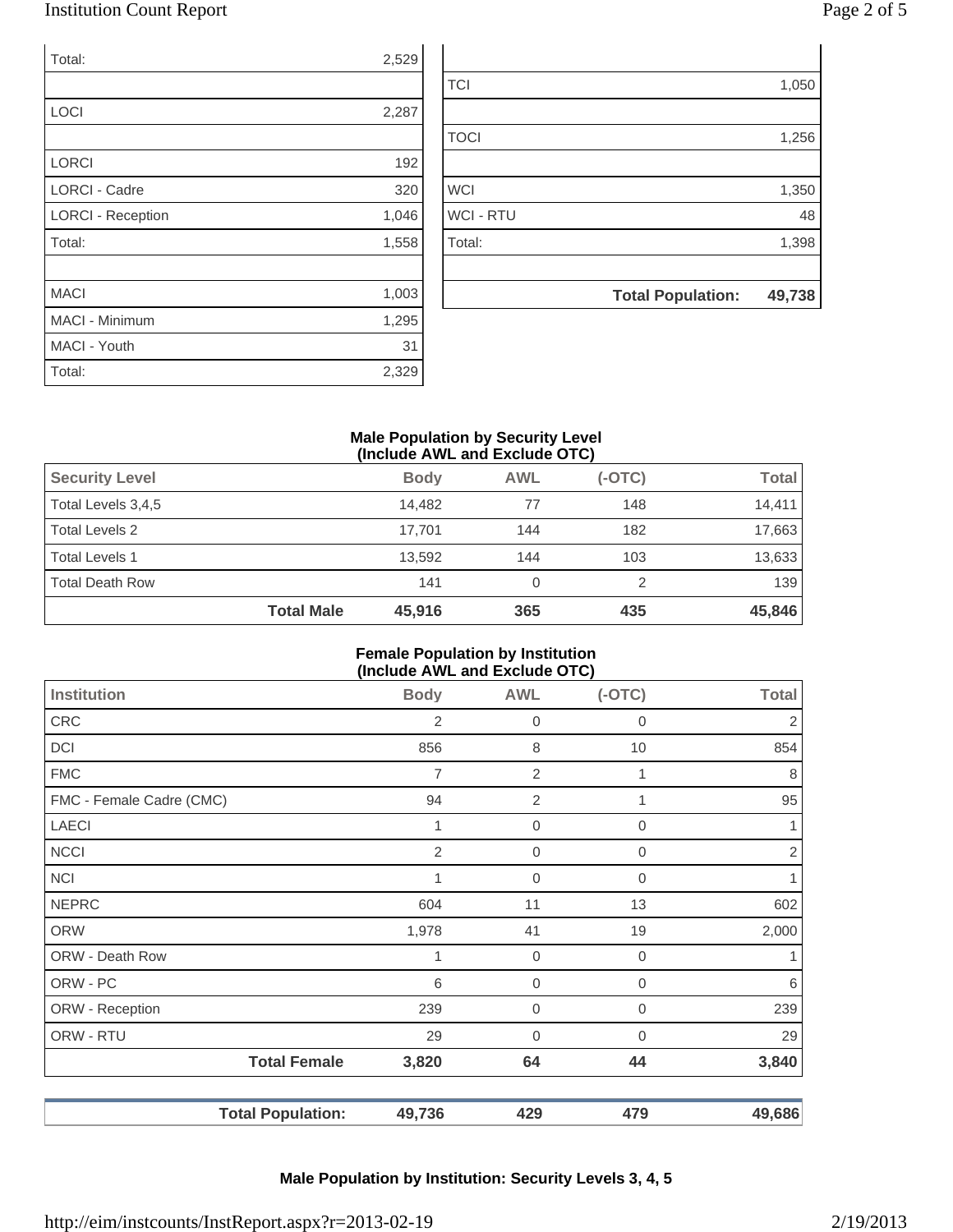| (Include AWL and Exclude OTC)     |                |                           |                     |              |  |  |
|-----------------------------------|----------------|---------------------------|---------------------|--------------|--|--|
| <b>Institution</b>                | <b>Body</b>    | <b>AWL</b>                | $(-OTC)$            | <b>Total</b> |  |  |
| ACI                               | 28             | 1                         | $\mathsf{O}\xspace$ | 29           |  |  |
| ACI - PC                          | 92             | $\mathbf{1}$              | $\mathsf{O}\xspace$ | 93           |  |  |
| <b>BECI</b>                       | 30             | $\boldsymbol{0}$          | $\mathbf{1}$        | 29           |  |  |
| CCI                               | 14             | $\boldsymbol{0}$          | $\mathsf{O}\xspace$ | 14           |  |  |
| CCI - Death Row                   | $\mathbf{1}$   | $\mathbf 0$               | $\mathsf{O}\xspace$ | $\mathbf{1}$ |  |  |
| CRC                               | 128            | $\mathbf{1}$              | 6                   | 123          |  |  |
| CRC - Cadre                       | 211            | $\mbox{O}$                | $\mathsf{O}\xspace$ | 211          |  |  |
| CRC - Reception                   | 805            | $\mathbf{1}$              | 12                  | 794          |  |  |
| CRC - RTU                         | 81             | $\boldsymbol{0}$          | $\,0\,$             | 81           |  |  |
| <b>FMC</b>                        | 16             | $\boldsymbol{0}$          | $\mathsf{O}\xspace$ | 16           |  |  |
| FMC - Intensive Care - Male (CMC) | 5              | $\boldsymbol{0}$          | $\mathsf{O}\xspace$ | 5            |  |  |
| GCI                               | 13             | $\mbox{O}$                | $\mathsf{O}\xspace$ | 13           |  |  |
| <b>LAECI</b>                      | $\overline{9}$ | $\mathbf 0$               | $\mathbf 0$         | $\mathsf g$  |  |  |
| LECI                              | 2,272          | 10                        | 11                  | 2,271        |  |  |
| LOCI                              | 23             | $\mathbf{1}$              | $\mathbf 0$         | 24           |  |  |
| LORCI                             | 110            | 10                        | 33                  | 87           |  |  |
| LORCI - Cadre                     | 319            | $\mbox{O}$                | $\,0\,$             | 319          |  |  |
| <b>LORCI - Reception</b>          | 749            | $\mathbf{1}$              | $\mathbf 0$         | 750          |  |  |
| <b>MACI</b>                       | 43             | $\boldsymbol{0}$          | $\,$ 3 $\,$         | 40           |  |  |
| MACI - Youth                      | 20             | $\mathbf 0$               | 1                   | 19           |  |  |
| <b>MANCI</b>                      | 2,030          | 10                        | 12                  | 2,028        |  |  |
| <b>MCI</b>                        | 14             | $\mbox{O}$                | $\mathbf 0$         | 14           |  |  |
| <b>NCCI</b>                       | 13             | $\boldsymbol{0}$          | $\mathsf{O}\xspace$ | 13           |  |  |
| NCCI - Camp                       | $\mathbf{1}$   | $\mbox{O}$                | $\mathsf{O}\xspace$ | $\mathbf{1}$ |  |  |
| <b>NCI</b>                        | 32             | $\,$ 3 $\,$               | $\mathsf{O}\xspace$ | 35           |  |  |
| <b>OSP</b>                        | 461            | $\mbox{O}$                | $\mathfrak{S}$      | 458          |  |  |
| PCI                               | 53             | $\overline{4}$            | $\mathsf{O}\xspace$ | 57           |  |  |
| RCI                               | 1,991          | 15                        | 23                  | 1,983        |  |  |
| RICI                              | 27             | $\mathbf{1}$              | $\mathsf{O}\xspace$ | 28           |  |  |
| SCI                               | 24             | $\mbox{O}$                | $\mathsf{O}\xspace$ | 24           |  |  |
| SOCF                              | 1,281          | $\mbox{O}$                | 20                  | 1,261        |  |  |
| SOCF - RTU                        | 62             | $\mbox{O}$                | $\mathsf{O}\xspace$ | 62           |  |  |
| <b>TCI</b>                        | 998            | $\ensuremath{\mathsf{3}}$ | $\,6$               | 995          |  |  |
| <b>TOCI</b>                       | 1,167          | $\boldsymbol{0}$          | 6                   | 1,161        |  |  |
| WCI                               | 1,312          | 15                        | 11                  | 1,316        |  |  |
| WCI - RTU                         | 47             | $\mathbf 0$               | $\mathsf{O}\xspace$ | 47           |  |  |
| Total Levels 3, 4, 5              | 14,482         | 77                        | 148                 | 14,411       |  |  |

#### **Male Population by Institution: Security Level 2 (Include AWL and Exclude OTC)**

| Inc | Body | ۹WL |  |
|-----|------|-----|--|
|     |      |     |  |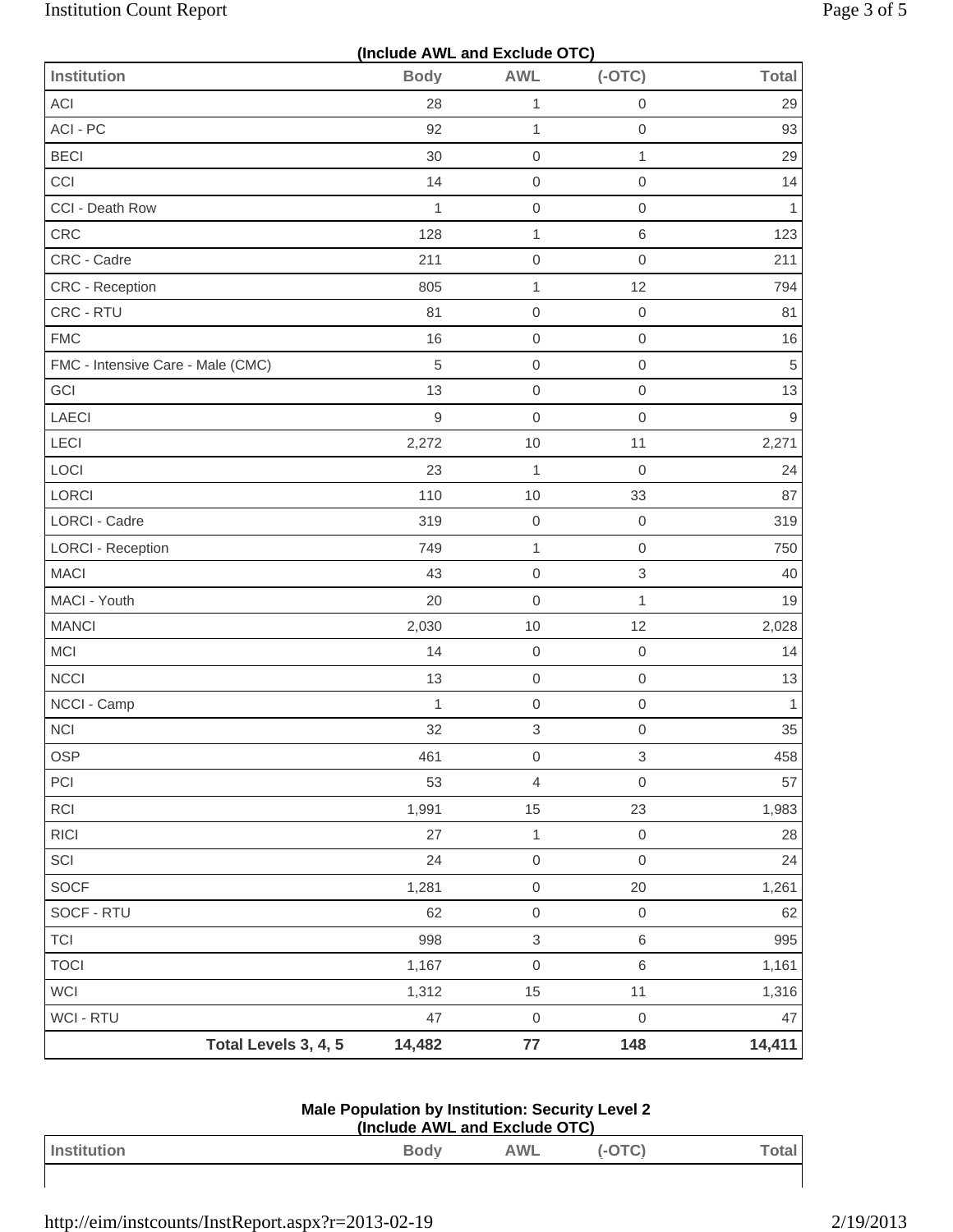# Institution Count Report Page 4 of 5

| <b>ACI</b>                           | 654            | $\overline{7}$           | 1                   | 660          |
|--------------------------------------|----------------|--------------------------|---------------------|--------------|
| ACI - PC                             | 57             | $\mathbf{1}$             | $\boldsymbol{0}$    | 58           |
| <b>ACI - RTU</b>                     | 65             | $\mathbf 0$              | $\mathsf{O}\xspace$ | 65           |
| <b>BECI</b>                          | 1,617          | 16                       | 14                  | 1,619        |
| <b>BECI - Camp</b>                   | 6              | $\mathbf 0$              | $\mathbf 0$         | 6            |
| CCI                                  | 1,912          | 9                        | 17                  | 1,904        |
| CRC                                  | 75             | $\mathbf{1}$             | $\mathbf{1}$        | 75           |
| CRC - Cadre                          | 19             | $\mathbf 0$              | $\boldsymbol{0}$    | 19           |
| CRC - Reception                      | 165            | $\sqrt{2}$               | $\mathbf{1}$        | 166          |
| CRC - RTU                            | 15             | 0                        | $\boldsymbol{0}$    | 15           |
| <b>FMC</b>                           | 22             | 0                        | $\boldsymbol{0}$    | 22           |
| FMC - Intensive Care - Male (CMC)    | 13             | 3                        | $\boldsymbol{0}$    | 16           |
| GCI                                  | 778            | 1                        | $\,$ 3 $\,$         | 776          |
| <b>GCI - RTU</b>                     | $\mathbf{1}$   | $\mathsf 0$              | $\mathbf 0$         | 1            |
| <b>HCF</b>                           | 240            | 6                        | $\mathsf{O}\xspace$ | 246          |
| LAECI                                | 1,447          | 12                       | 15                  | 1,444        |
| LECI                                 | 75             | 0                        | $\boldsymbol{0}$    | 75           |
| LECI - Camp                          | $\mathbf{1}$   | 0                        | $\mathsf{O}\xspace$ | 1            |
| LOCI                                 | 1,290          | $\,$ 3 $\,$              | 10                  | 1,283        |
| LORCI                                | 53             | 3                        | 13                  | 43           |
| <b>LORCI - Cadre</b>                 | $\mathbf{1}$   | 0                        | $\boldsymbol{0}$    | 1            |
| <b>LORCI - Reception</b>             | 191            | $\mathsf 0$              | $\boldsymbol{0}$    | 191          |
| <b>MACI</b>                          | 960            | 4                        | $\,$ 6 $\,$         | 958          |
| MACI - Youth                         | 11             | $\mathsf 0$              | $\mathbf 0$         | 11           |
| <b>MANCI</b>                         | 34             | 0                        | $\boldsymbol{0}$    | 34           |
| MANCI - Camp                         | $\mathbf 1$    | $\mathbf 0$              | $\mathbf 0$         | 1            |
| MCI                                  | 1,943          | 16                       | 12                  | 1,947        |
| MCI - Camp                           | $\overline{2}$ | $\mathsf{O}\xspace$      | $\mathbf 0$         | $\mathbf{2}$ |
| NCCI                                 | 1,497          | $\hbox{9}$               | 25                  | 1,481        |
| NCCI - Camp                          | $\overline{4}$ | $\mathsf{O}\xspace$      | $\boldsymbol{0}$    | 4            |
| $\sf NCI$                            | 1,933          | $\overline{\mathcal{I}}$ | 24                  | 1,916        |
| $\mathsf{PCI}$                       | 912            | 34                       | 11                  | 935          |
| RCI                                  | 26             | $\mathbf{1}$             | $\mathbf 0$         | 27           |
| $\ensuremath{\mathsf{R}\mathsf{IC}}$ | 544            | $\mathbf{1}$             | $10$                | 535          |
| SCI                                  | 958            | $\boldsymbol{7}$         | 19                  | 946          |
| <b>TCI</b>                           | 52             | $\mathsf{O}\xspace$      | $\mathbf 0$         | 52           |
| <b>TOCI</b>                          | 89             | $\mathsf{O}\xspace$      | $\mathbf 0$         | 89           |
| WCI                                  | 37             | $\mathbf{1}$             | $\mathbf 0$         | 38           |
| WCI - RTU                            | $\mathbf 1$    | $\mathsf{O}\xspace$      | $\mathbf 0$         | $\mathbf{1}$ |
| <b>Total Level 2</b>                 | 17,701         | 144                      | 182                 | 17,663       |

## **Male Population by Institution: Security Level 1 (Include AWL and Exclude OTC)**

 $\overline{1}$